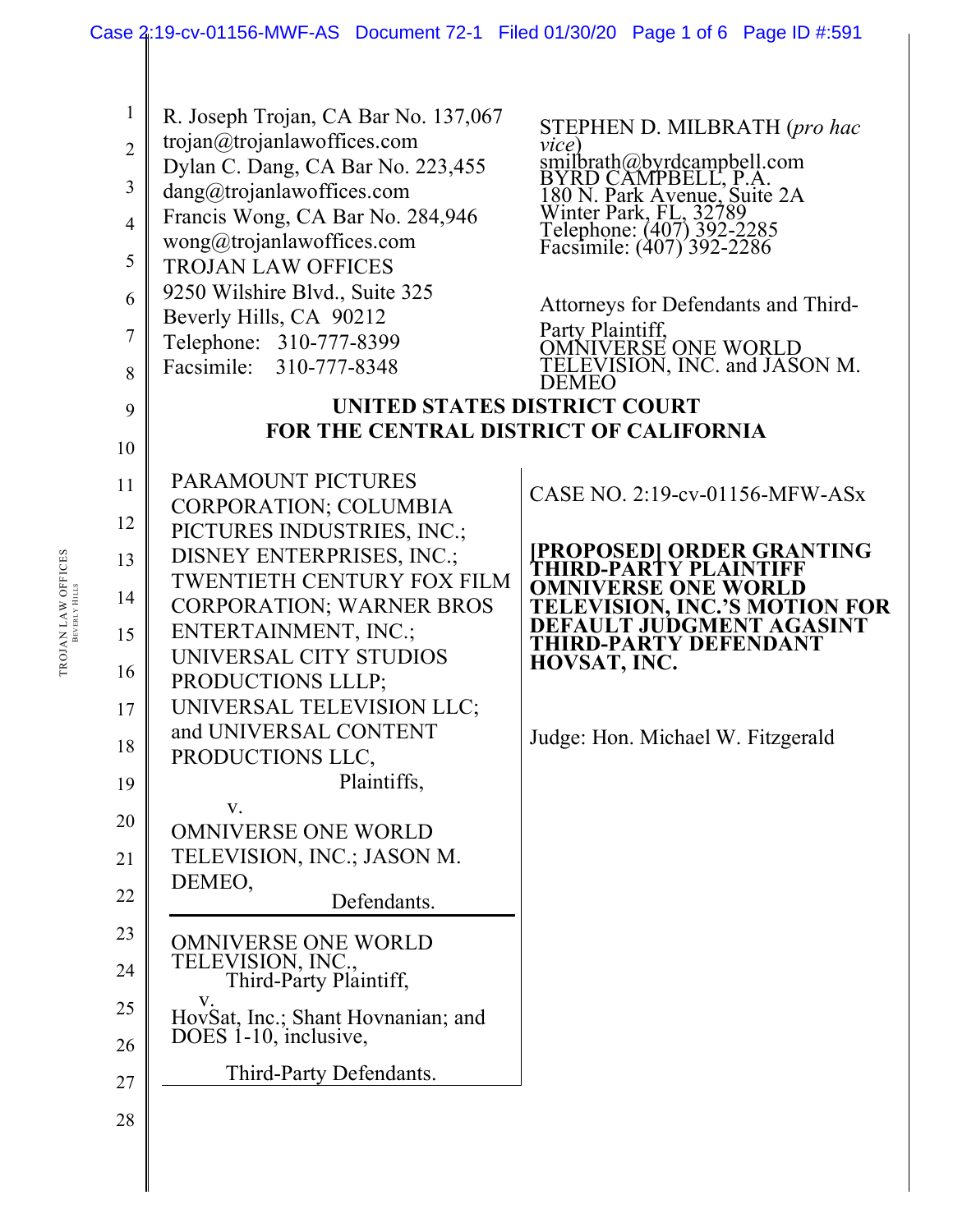| After consideration of Third-Party Plaintiff Omniverse One World Television,     |                                                                                      |  |
|----------------------------------------------------------------------------------|--------------------------------------------------------------------------------------|--|
| Inc.'s ("Omniverse") Motion for Default Judgment, the Declaration of R. Joseph   |                                                                                      |  |
| Trojan, and the pleadings, files, and records of this matter,                    |                                                                                      |  |
| THE COURT HEREBY FINDS THE FOLLOWING:                                            |                                                                                      |  |
| 1.                                                                               | Omniverse has sufficiently shown that not entering Default Judgment                  |  |
|                                                                                  | against HovSat, Inc. ("HovSat") will prejudice Omniverse;                            |  |
| 2.                                                                               | Omniverse has set forth well-pleaded allegations and facts in its Third-             |  |
| Party Complaint and has made a sufficient showing of the following Counts:       |                                                                                      |  |
|                                                                                  | a) Count 2: Breach of Contract;                                                      |  |
|                                                                                  | b) Count 3: Negligent Misrepresentation;                                             |  |
|                                                                                  | c) Count 4: Fraudulent Misrepresentation;                                            |  |
|                                                                                  | d) Count 5: Breach of Implied Warranty of Title and Against                          |  |
|                                                                                  | Infringement under UCC $\S$ 2-312; and                                               |  |
|                                                                                  | e) Count 6: Breach of Implied Covenant of Good Faith and Fair Dealing                |  |
|                                                                                  | under UCC $\S$ 1-304;                                                                |  |
| 3.                                                                               | The sum of money at stake is proper in relation to the seriousness of                |  |
|                                                                                  | HovSat's fraudulent misrepresentations;                                              |  |
| 4.                                                                               | Omniverse has provided sufficiently well-pleaded facts in the Third-                 |  |
|                                                                                  | Party Complaint such that there is no possibility of dispute concerning the material |  |
| facts;                                                                           |                                                                                      |  |
| 5.                                                                               | No facts before the Court indicate that HovSat's default is due to                   |  |
| excusable neglect;                                                               |                                                                                      |  |
| 6.                                                                               | Granting Default Judgment against HovSat will not go against the strong              |  |
| policy underlying the Federal Rules of Civil Procedure favoring decisions on the |                                                                                      |  |
| merits; and                                                                      |                                                                                      |  |
| 7.                                                                               | The damages requested by Omniverse constitute one injury giving rise                 |  |
|                                                                                  | $-1-$                                                                                |  |
|                                                                                  |                                                                                      |  |
|                                                                                  |                                                                                      |  |
|                                                                                  |                                                                                      |  |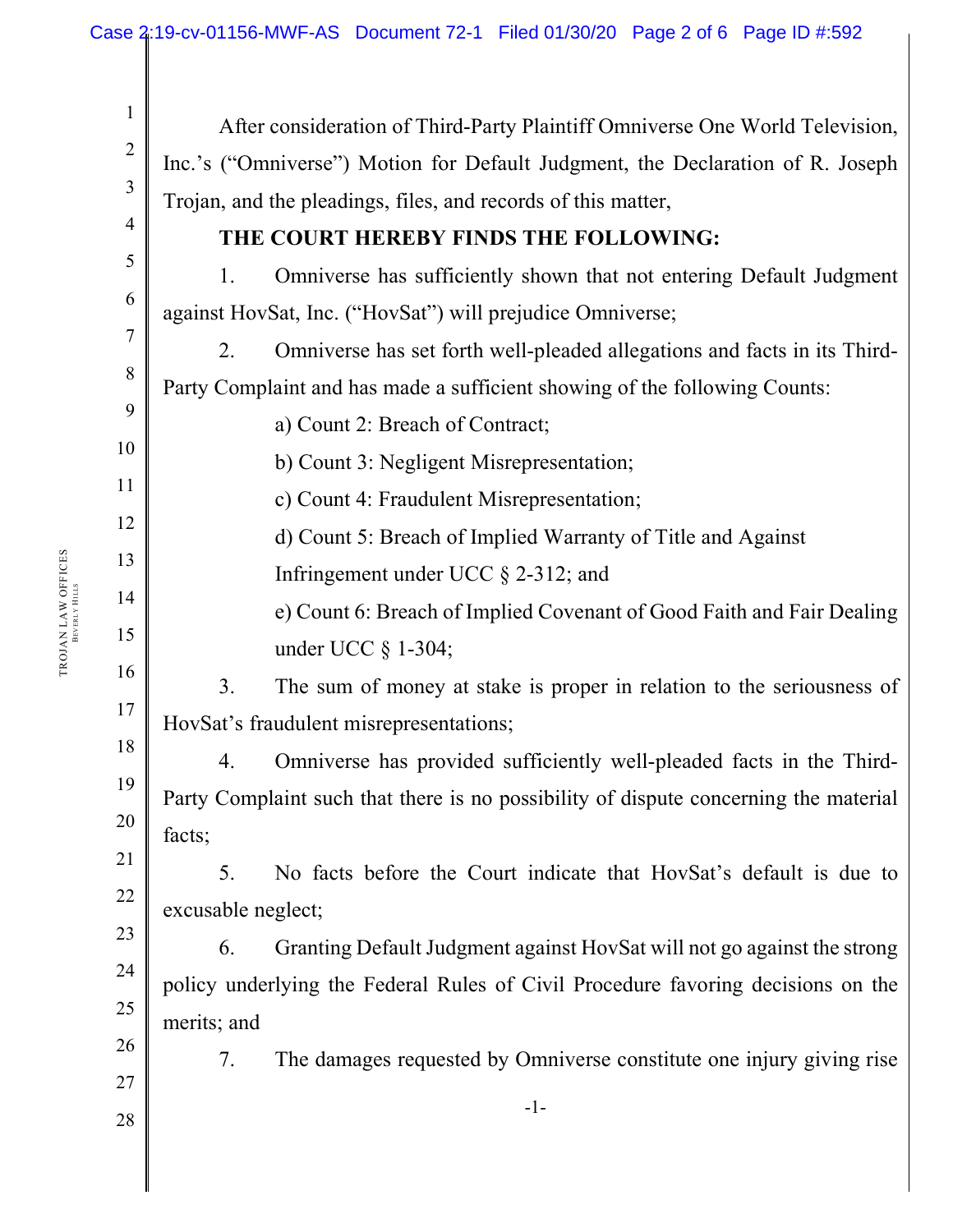

TROJAN LAW OFFICES TROJAN LAW OFFICES BEVERLY HILLS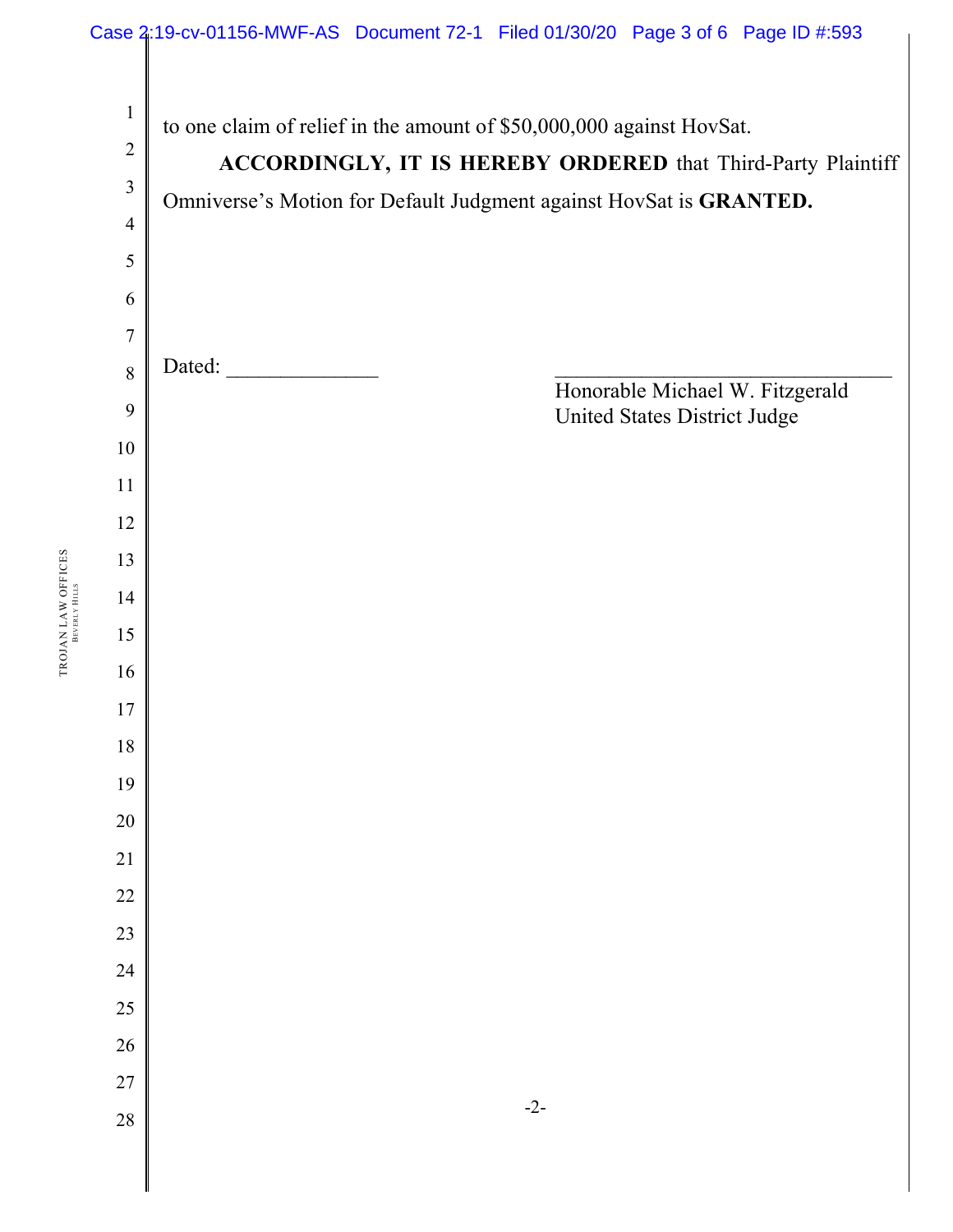|                         | Case 2:19-cv-01156-MWF-AS Document 72-1 Filed 01/30/20 Page 4 of 6 Page ID #:594                                                                                  |
|-------------------------|-------------------------------------------------------------------------------------------------------------------------------------------------------------------|
|                         |                                                                                                                                                                   |
| $\mathbf{1}$            | <b>CERTIFICATE OF SERVICE</b>                                                                                                                                     |
| $\overline{2}$          | I am over the age of 18 years, employed in the County of Los Angeles, and                                                                                         |
| $\mathbf{3}$            | not a party to the above entitled action. My business address is 9250 Wilshire                                                                                    |
| $\overline{\mathbf{4}}$ | Blvd., Suite 325, Beverly Hills, California 90212.                                                                                                                |
| 5                       | On January 30, 2020, I served:                                                                                                                                    |
| 6                       | -THIRD-PARTY PLAINTIFF OMNIVERSE ONE WORLD TELEVISION,                                                                                                            |
| 7                       | INC.'S NOTICE OF MOTION AND MOTION FOR DEFAULT JUDGMENT                                                                                                           |
| 8                       | <b>AGAINST</b><br>THIRD-PARTY<br><b>DEFENDANT</b><br><b>HOVSAT</b><br>$INC$ .                                                                                     |
| 9                       | -DECLARATION OF R. JOSEPH TROJAN IN SUPPORT OF PLAINTIFF'S<br><b>MOTION FOR DEFAULT JUDGMENT;</b>                                                                 |
| 10                      | -EXHIBIT 1 TO DECLARATIO OF R. JOSEPH TROJAN;<br>-MEMORANDUM OF POINTS AND AUTHORITIES IN SUPPORT OF ITS                                                          |
| 11                      | MOTION FOR DEFAULT JUDGMENT AGAINST HOVSAT;<br>-PROPOSED ORDER GRANTING DEFAULT JUDGMENT AGAINST                                                                  |
| 12                      | HOVSAT;                                                                                                                                                           |
| 13                      | PROPOSED JUDGMENT; and                                                                                                                                            |
| 14                      | -this PROOF OF SERVICE                                                                                                                                            |
| 15                      | By transmitting to:                                                                                                                                               |
| 16                      | Arthur P. Havinghorst II ESQ., Registered Agent of HovSat, Inc.                                                                                                   |
| 17                      | c/o Safari Telecom. Inc                                                                                                                                           |
| 18                      | 1 South Corporate Drive<br>Riverdale, NJ 07457                                                                                                                    |
| 19                      |                                                                                                                                                                   |
| 20                      | [X] BY MAIL: I am readily familiar with the firm's practice of collection and<br>processing correspondence for mailing. Under that practice it would be deposited |
| 21                      | with the U.S. Postal Service and Federal Express on the same day with postage                                                                                     |
| 22                      | thereon fully prepaid at Beverly Hills, California, in the ordinary course of<br>business. I am aware that on the motion of the party served, service is presumed |
| 23                      | invalid if the postal cancellation date or postage meter date is more than one day                                                                                |
| 24                      | after the date of deposit for mailing shown on this proof of service.                                                                                             |
| 25                      | [X] FEDERAL: I declare, under penalty of perjury under the laws of the United                                                                                     |
| 26                      | States that the foregoing is true and that I am employed in the office of a member of<br>the bar of at whose direction the service was made.                      |
| 27                      |                                                                                                                                                                   |
| 28                      |                                                                                                                                                                   |
|                         |                                                                                                                                                                   |
|                         |                                                                                                                                                                   |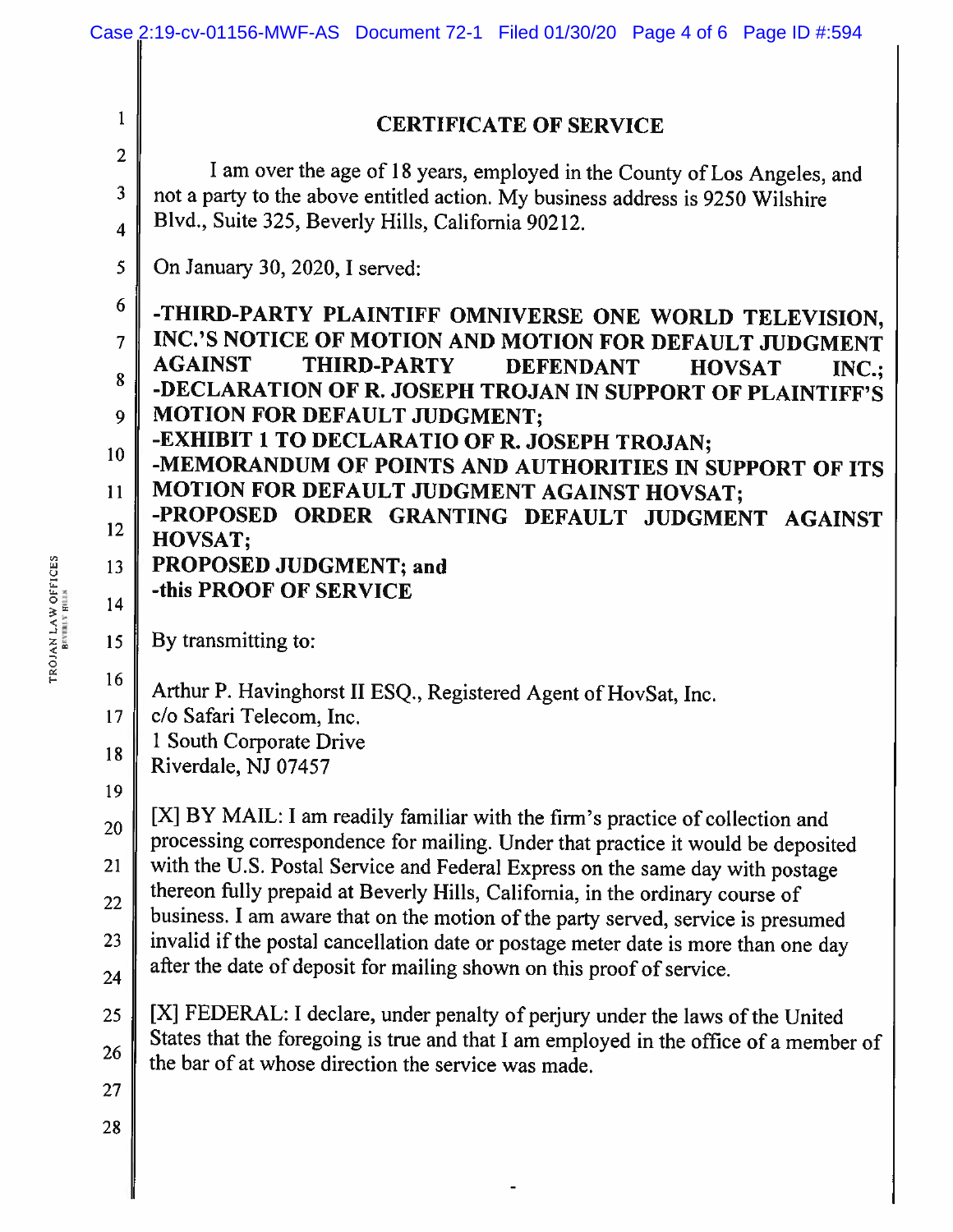## Case 2:19-cv-01156-MWF-AS Document 72-1 Filed 01/30/20 Page 5 of 6 Page ID #:595

 $\mathbf{1}$ Executed on January 30, 2020, at Beverly Hills, California. ia.<br>Mich  $\overline{2}$  $\mathfrak{Z}$ Michiko Speier  $\overline{\mathbf{4}}$ 5  $\boldsymbol{6}$  $\overline{7}$  $\pmb{8}$  $\overline{9}$  $10\,$  $11$  $12 \,$ 13  $14$ 15 16 17 18 19 20 21 22 23 24 25 26 27 28